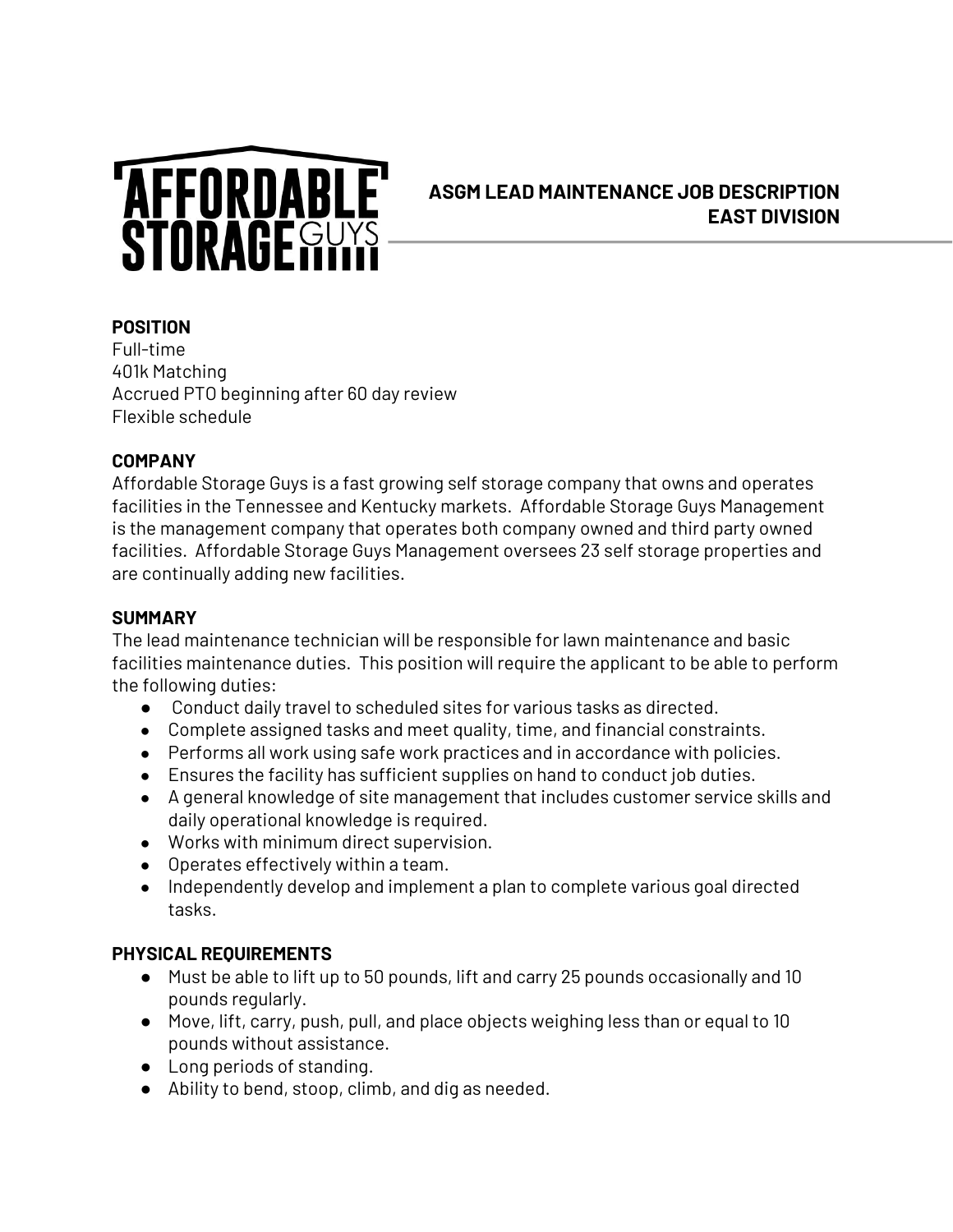- Must be able to operate various loud and vibrating maintenance tools and equipment.
- Able to work inside and outdoors in various climates.

### **LAWN CARE**

- Maintaining the lawn care (mowing & weed eating) at each of the properties on a weekly basis.
- Spraying weeds along all fence lines and around each building as needed.
- Leaf removal on property including around buildings, driveways, and guttering.
- Snow removal along walkways and smaller main drive lanes.

Equipment will be provided and will include riding zero-turn mower, push mower, weed eater, leaf blower and backpack sprayer. This equipment will need to be transported between the facilities and a trailer will be provided. The applicant will need a vehicle that has the ability to transport a small trailer with this equipment.

## **WALK-THROUGH/LOCK CHECKS**

Our properties are all quite busy. It is most important that we maintain consistent eyes on each of the locations in order to provide the best customer experience. Since there is no on-site manager on every property, your visits are especially valuable.

Example list of job duties to be performed during each visit:

- Lock checks Compare the site map provided by Detra to make sure that each vacant unit is properly tagged as rent-ready and that all delinquent units are properly overlocked. Each and every door is to be checked at every visit.
- Check the drop box and mail box for payments and mail at facilities that have them. Payments are to be mailed to Detra immediately, without exception. Preaddressed, stamped envelopes are inside the drop box.
- Returned Overlocks Make note of each overlock that is returned so we can make sure these locks do not end up 'missing' later.
- Clean Vacant Units All vacant units should be completely and thoroughly swept out (floors, walls and back of door), sprayed with bug spray and treated with rodent packs after the tenant has moved out. Once the unit is rent-ready, place a new lock and key chain inside the door and secure the unit using a yellow tag.
- Sweep Driveways All driveways are to be kept clean and free of all debris (broken glass, nails, cigarette butts, and trash).

Example list of job duties to be performed on a monthly basis:

- Bait Boxes Check all boxes on the property to make sure bait is in each box.
- Property Maintenance Check Do a thorough walk-through of the entire property checking for damage to the buildings, doors, driveways, etc.
- Haul off trash that has been accumulated in the company unit.